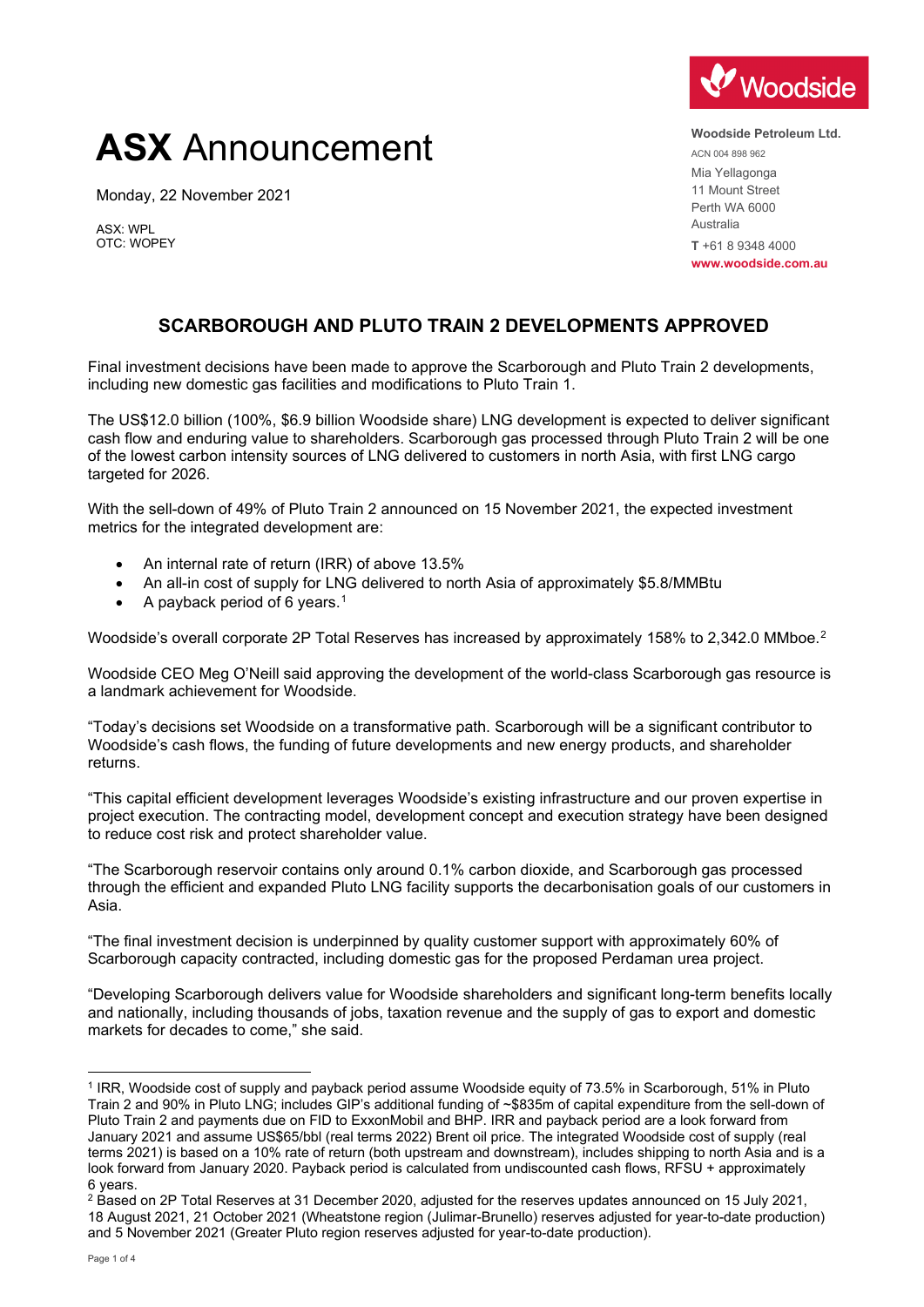#### **Processing and services agreement**

The Scarborough and Pluto Train 2 joint ventures have executed a fully termed processing and services agreement (PSA) for the processing of Scarborough gas through the Pluto LNG facilities. The PSA provides for the Scarborough Joint Venture to access LNG and domestic gas processing services at a rate of up to 8 million tonnes per annum of LNG and up to 225 terajoules per day of domestic gas for an initial period of 20 years, with options to extend.

The PSA is supported by associated processing and services agreements executed with the Pluto Joint Venture in respect of access to the existing Pluto LNG facilities.

The PSA is subject to certain conditions precedent including relevant regulatory approvals, and the execution of the Domestic Gas Commitment Agreement and associated infrastructure and development agreements with the Government of Western Australia.

# **Reserves booking**

As a result of the final investment decision, Greater Scarborough contains 1P Undeveloped Reserves of 956.6 MMboe, 2P Undeveloped Reserves of 1,432.7 MMboe and a 2C Contingent Resource of 165.3 MMboe (Woodside share).

The attached notes on petroleum resource estimates form part of this announcement.

# **About Scarborough**

The Scarborough field is located approximately 375 km off the coast of Western Australia and is estimated to contain 11.1 trillion cubic feet (100%) of dry gas. Development of Scarborough will include the installation of a floating production unit (FPU) with eight wells drilled in the initial phase and thirteen wells drilled over the life of the Scarborough field. The gas will be transported to Pluto LNG through a new trunkline of approximately 430 km.

The key contractors are McDermott for the FPU; Subsea Integration Alliance for subsea hardware, risers and flowlines; Valaris for drilling; Europipe for the trunkline pipe; and Saipem for the trunkline installation.

The Scarborough Joint Venture comprises Woodside Energy Scarborough Pty Ltd (73.5%) and BHP Petroleum (Australia) Pty Ltd (26.5%).

# **About Pluto LNG and Pluto Train 2**

Pluto LNG is an onshore LNG processing facility located near Karratha in the north-west of Western Australia. First cargo from the single-train facility was delivered in 2012.

Expansion of Pluto LNG will include the construction of Pluto Train 2, associated domestic gas processing facilities, supporting infrastructure and modifications to Pluto Train 1 to allow it to process Scarborough gas. Bechtel has been selected as the EPC contractor for Pluto Train 2 and integration into existing Pluto LNG facilities.

The Pluto Joint Venture (including the Pluto foundation assets) comprises Woodside Burrup Pty Ltd (90%), Kansai Electric Power Australia Pty Ltd (5%) and Tokyo Gas Pluto Pty Ltd (5%).

On completion of the Pluto Train 2 sell-down announced on 15 November 2021 the Pluto Train 2 Joint Venture will comprise Woodside Burrup Train 2 A Pty Ltd (51%) and Global Infrastructure Partners (49%).<sup>[3](#page-1-0)</sup>

# **Teleconference and investor presentation**

A teleconference providing an overview of the Scarborough and Train 2 developments and a question and answer session will be hosted by Meg O'Neill at 11:00 AEDT / 08:00 AWST on Tuesday, 23 November 2021.

A separate announcement containing the teleconference registration details will be released to the ASX shortly.

<span id="page-1-0"></span><sup>&</sup>lt;sup>3</sup> The purchasing entity is Sharon Acquirer Trust, an investment entity owned by funds managed or advised by Global Infrastructure Partners (GIP).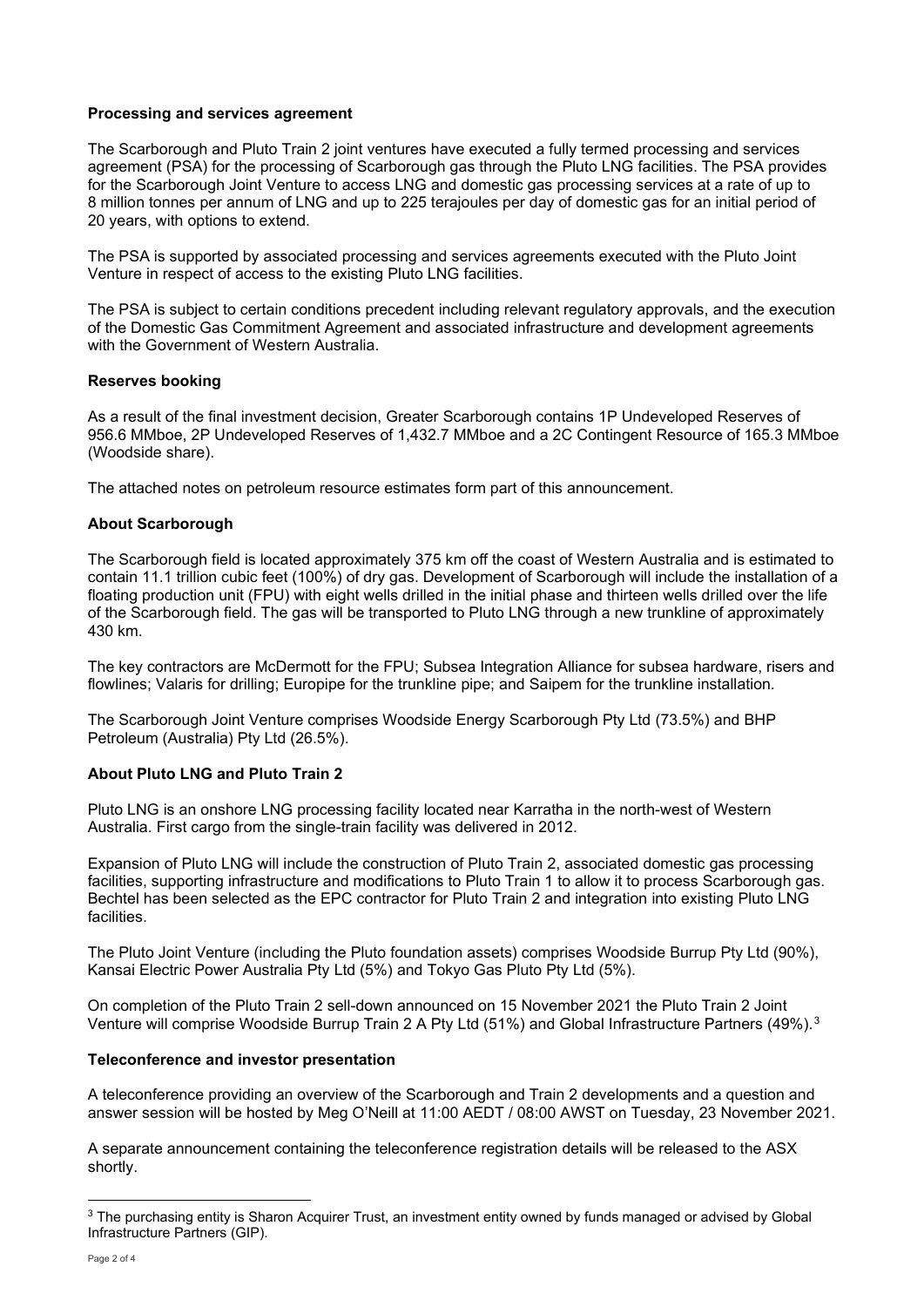#### **Investor Update 2021**

An update on Woodside's strategy and value proposition will be held as a virtual event on Wednesday, 8 December 2021, commencing at 12:30 AEDT / 09:30 AWST.

Further details of the Investor Update 2021, including log-in details for the webcast, will be released to the ASX closer to the date.

**Contacts:**

**INVESTORS**

**MEDIA**

**Damien Gare** W: +61 8 9348 4421 M: +61 417 111 697 E: investor@woodside.com.au **Christine Forster** M: +61 484 112 469 E: christine.forster@woodside.com.au

*This ASX announcement was approved and authorised for release by Woodside's Disclosure Committee*.